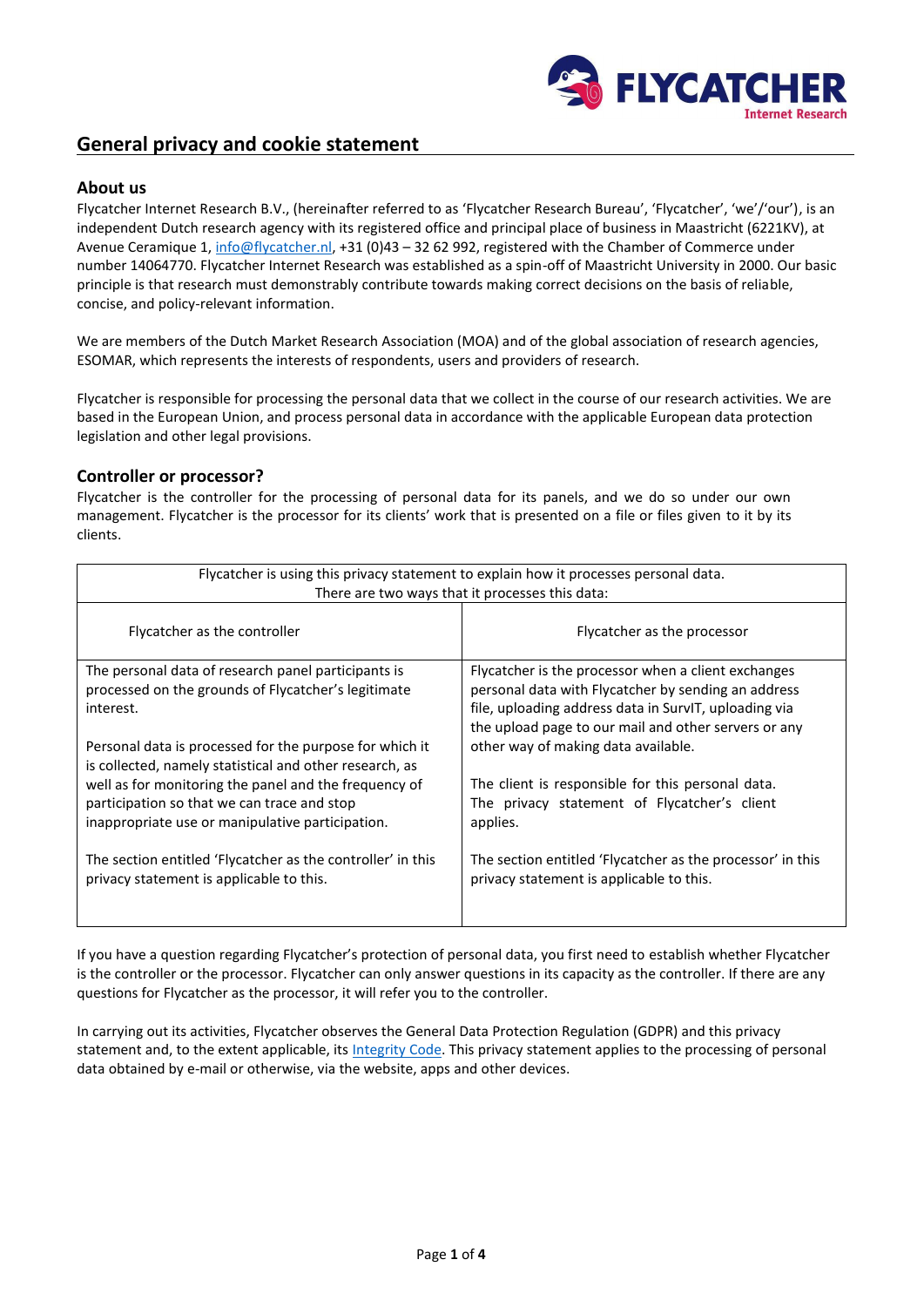

## **Flycatcher as the controller**

Flycatcher Internet Research is the controller for processing personal data as outlined below.

Flycatcher is responsible for processing personal data that we collect from or about 'you' ('you', 'your', 'the participant') as part of the research activities in which you participate (the 'research panel' or 'panel').

### **What is personal data?**

By 'personal data' we mean information that directly or indirectly identifies you as an individual. 'Indirectly' means in combination with other information, for instance, your name, address, or e-mail address.

#### **Use of personal data**

We process personal data for the purposes and on the grounds outlined below. We do not collect or process more data or other types of data than those required for these purposes.

When enrolling, participants of a Flycatcher research panel accept the terms and conditions of participation that apply to that panel. Personal data is processed for the purpose of complying with this agreement, i.e. the terms of participation. On the basis of this agreement, the data relating to the incentives is also processed. In addition, personal data is processed on the grounds of Flycatcher's legitimate interest. Based on this legitimate interest, data is processed for the purpose of selecting panel participants for research, as well as monitoring the panel and the frequency of participation so that we can trace and stop any inappropriate use or manipulative participation. Should you not participate, or no longer participate, in accordance with the terms of participation, this may be cause to terminate your participation.

Personal data is processed for the purpose for which it is collected, namely statistical and other research. Flycatcher as the controller carries out research on its own initiative or on behalf of others, and uses scientifically sound analysis methods for this purpose.

We may process the following categories of participants' personal data:

- name details (first name, initials, prefix, surname)
- address details
- e-mail address
- sex
- date of birth
- the country of birth of the participant, his/her father and mother
- education
- home situation
- household composition
- information about the job/professional work
- responses to questions that are posed for the research. The responses may contain special personal data. If that is the case, we only use this information if we have your permission.

### **Personal page for research panel participants**

If you participate in one of our panels, we ask you to fill in some personal data. This information is only used for statistical purposes. We also use your e-mail address to inform you of new developments via a digital newsletter, if you have given your permission. If you would prefer not to receive these newsletters, you can unsubscribe on your personal page or via the unsubscribe button in the newsletter.

You can view and change your personal data on your personal page at any time. It is not possible to change some information, like your date of birth, on your personal page. You can have this information changed by contacting our help desk vi[a helpdesk@flycatcher.nl.](mailto:helpdesk@flycatcher.nl) They will assist you in this.

You can also cancel your participation on your personal page. If you cancel your participation yourself, you will no longer be invited for our surveys, you will no longer have access to your personal page and your personal data will be deleted as soon as possible, and in any event within two months at the latest.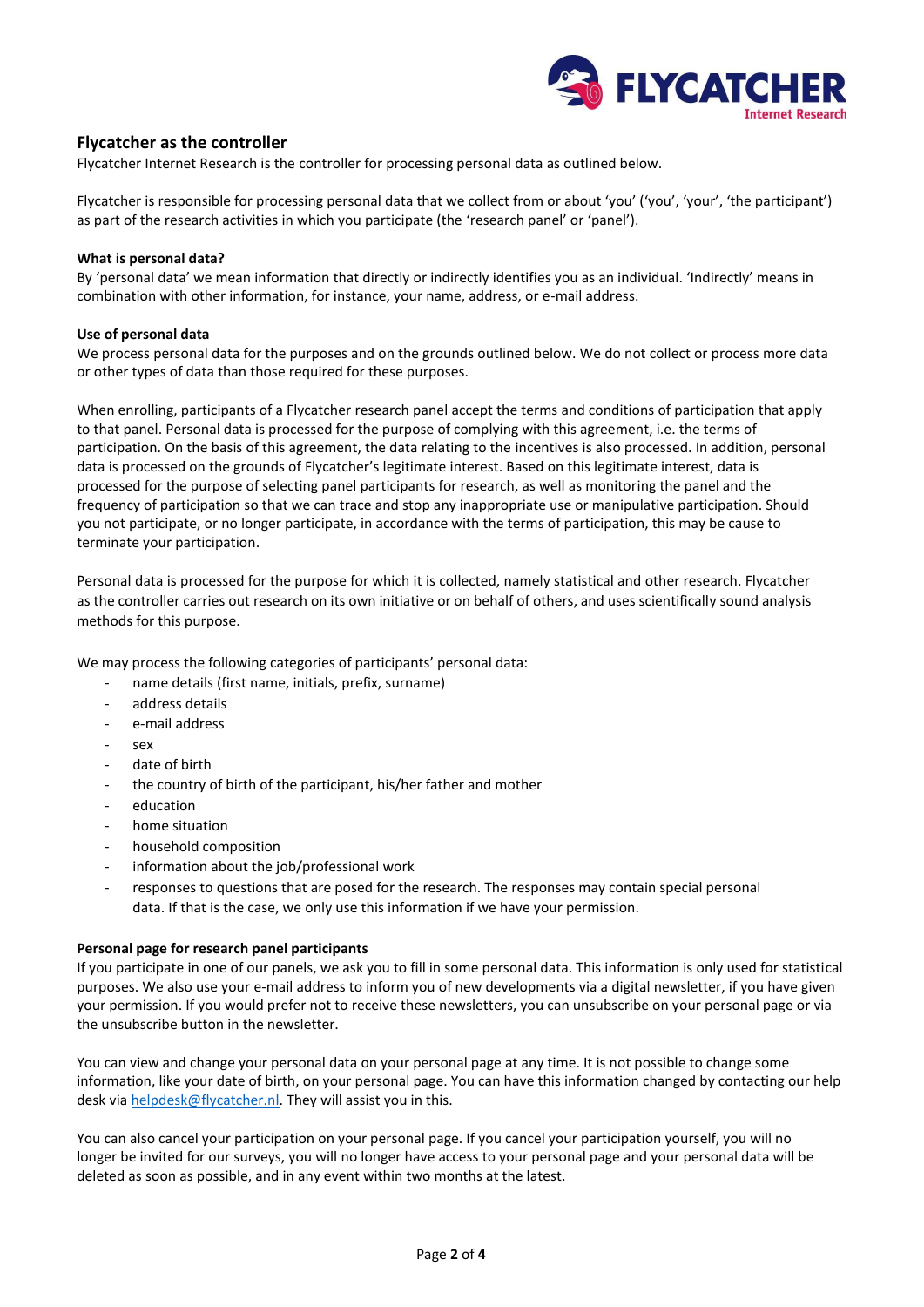

#### **How does Flycatcher compile its reports?**

The responses you give in questionnaires are treated with strict confidence and integrity and are processed completely anonymously. We sometimes use analysis techniques to compile reports. Your participation in research is always voluntary. Reports given to clients are always anonymous. Information that can be traced back to individuals, such as names or e-mail addresses, is never disclosed to our clients or to third parties without your permission. Where appropriate, you will be informed about which personal data will be used for which purposes and the client to whom it will be given. We will then ask for your permission. Flycatcher does not sell you anything, nor does it try to promote anything.

#### **Permission**

In some cases, Flycatcher is required to ask for your permission to collect specific data or to include your identifiable data in a report. You may withdraw this permission, however this is never done with retroactive effect.

#### **Codes of conduct**

We make every effort to protect the data of panel members and respondents and we only use data for the purpose for which it was collected. We subscribe to the MOA research sector's Integrity Code and its consumer complaints procedure. We apply the 10 golden rules from the *Fair Data Privacy code* and the privacy regulations set out by the ESOMAR, the global membership association of research firms.

### **Your rights**

Several general rights are laid down in the GDPR, which you can invoke subject to certain conditions:

- *Right of inspection*: You are entitled to request your personal data that Flycatcher processes, to view it and to check whether, and in what way, your personal data is processed.
- *Right to rectification*: If it becomes clear that your personal data is not correct, you can ask Flycatcher to correct it.
- *Right to restriction of processing*: You have the right to ask Flycatcher to process less of your personal data.
- *Right to erasure*: You have the right to ask Flycatcher to delete your personal data.
- *Right to object*: You have the right to object to Flycatcher's processing of your personal data.
- *Right to data portability*: You have the right to ask for your personal data to be stored for personal use or reuse. You also have the right to ask Flycatcher to transfer your personal data to another organization. You can only exercise this right for the personal data that we process on the basis of your permission or on the basis of the terms of participation.
- *Right to lodge a complaint*: You are entitled to lodge a complaint with the supervisory authority, i.e. the Dutch Data Protection Authority.

If you are a member of one of our panels, you can see which of your identifying personal data has been recorded on your personal page. You can correct this data yourself or have it corrected if it is incorrect.

### **Flycatcher as the processor**

The above applies when Flycatcher itself, as the processor, processes personal data. Flycatcher carries out other work for its clients. The client is responsible for enforcing the conditions (i.e. the privacy statement) under which the personal data is processed. This is because the client is the controller and Flycatcher is the processor. In that case, Flycatcher's privacy statement does not apply. Instead, the client has its own privacy statement.

### **Cookies**

Flycatcher uses a limited number of cookies on its website (cookies are small files that store internet settings on your computer). Cookies make it easier to visit websites. We use cookies to analyse website visits (Google Analytics). When using Google Analytics, Flycatcher ensures that data concerning your website visit is anonymous. We also use cookies to make it possible to integrate with social media, such as Facebook and Twitter. Cookies are anonymous and are not linked to a panel account.